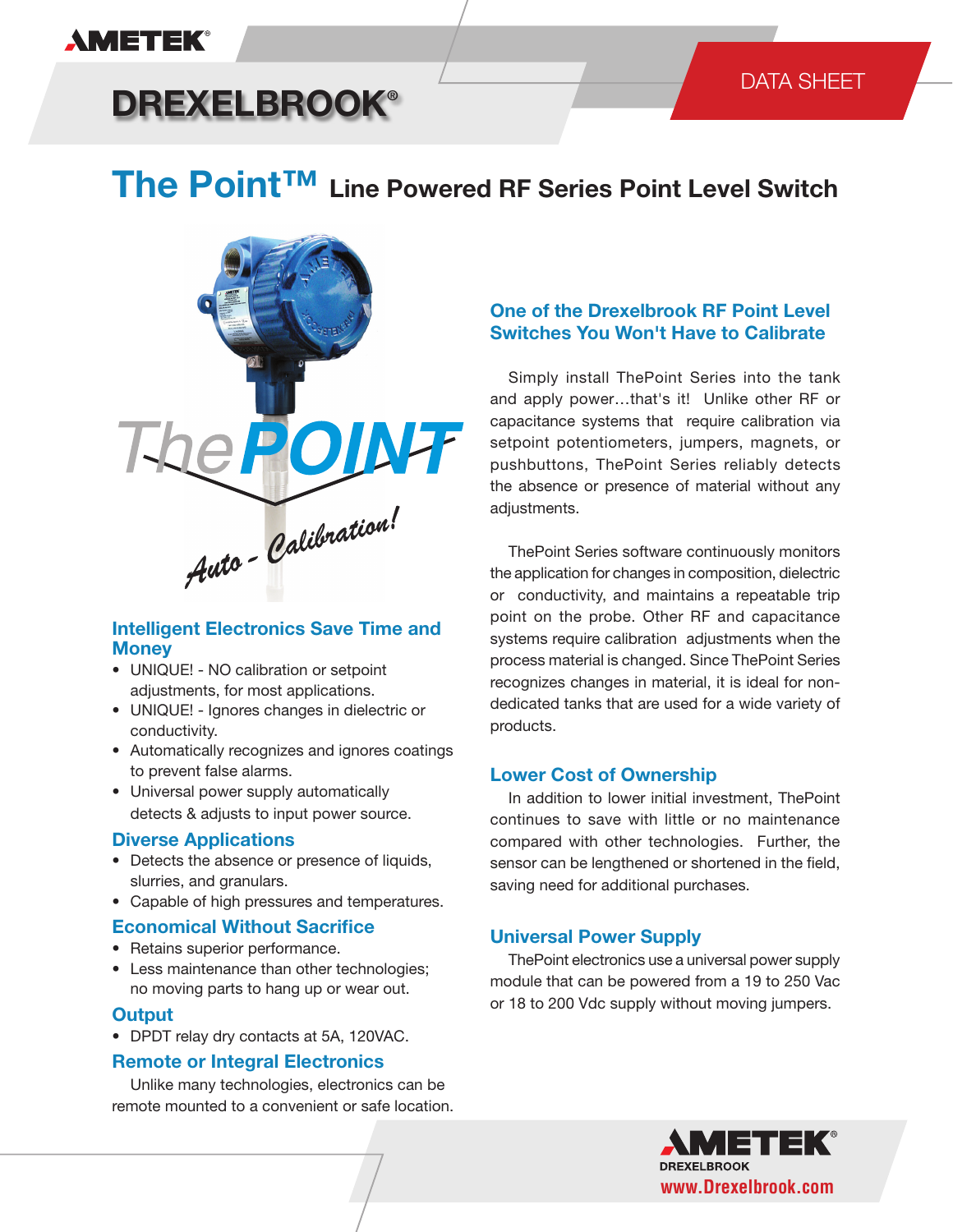# **The Point™**

# **Specifications Specifications**

**Technology:** RF Admittance.

**Calibration:**  None (for most applications).

**Modes Of Operation:** High and Low Level.

**Repeatability:** 2 mm (0.08 inch) conductive liquids.

**Response Time:** Less than one second.

**Ambient Electronic Temperature:** -40 to 70°C (-40 to 158°F) FM, FMc

**Storage Temperature:** -40 to 85°C (-40 to 185°F).

**Indicators:** LEDs: Green Power, Red Relay 1.

**Time Delay:** 0-60 seconds, forward or reverse-acting.

**Supply Voltage:** 19-250 VAC 18-200 VDC Auto-detecting without jumpers.

#### **Power Consumption:** 2 watts maximum.

**Relay Contacts:** DPDT dry contacts at 5A, 120Vac.

**Maximum Contact Load:** 5A/30 VDC 5A/250 VAC **Maximum Switching Capacity:** 2000 VA/150 Watt.

**Minimum Contact Load (DC):** 100 mA/12 VDC 0 -200 mA / 12 VDC (Optional)

## **Housing:**

Powder-Coated aluminum with two cable entries.

**Cable Entry:** M20 x 1.5 ¾-inch NPT

**Ingress Protection:** IP66 NEMA 4X

#### **Approvals:**



**Remote**

Explosion-proof for Class I, Division 1, APPROVED Groups A, B, C, and D; Dust-Ignition proof for Class II, III, Division 1, Groups E, F, and G; Non-incendiary for Class I, Division 2, Groups A, B, C, & D; Suitable for Class II, III, Division 2, Groups F & G hazardous outdoor Type 4, 4X, IP66 (classified) locations with Intrinsically Safe connections to Class I, II, III, Division 1, Groups A, B, C, D, E, F, and G hazardous (classified) locations in accordance with Control Drawing 420-0004-181-CD. **Integral:**

[Same, but Group A does not apply.]



**II 1/2 G EEx d[ia] IIC T2..T5, Ta = -30°C to +70°C II 1/2 D T 90°C**

# **0344**

### **IECEX** (For Remote Electronics)

Electronics Ex d[ia] Gb IIC T5;  $-30^{\circ}C \leq Ta \leq +70^{\circ}C$ Sensing Element Ex ia Ga IIC T2... T5; -30**º**C <\_ Tamb <\_ +70**º**C



# **Wiring Dimensions Wiring Dimensions**



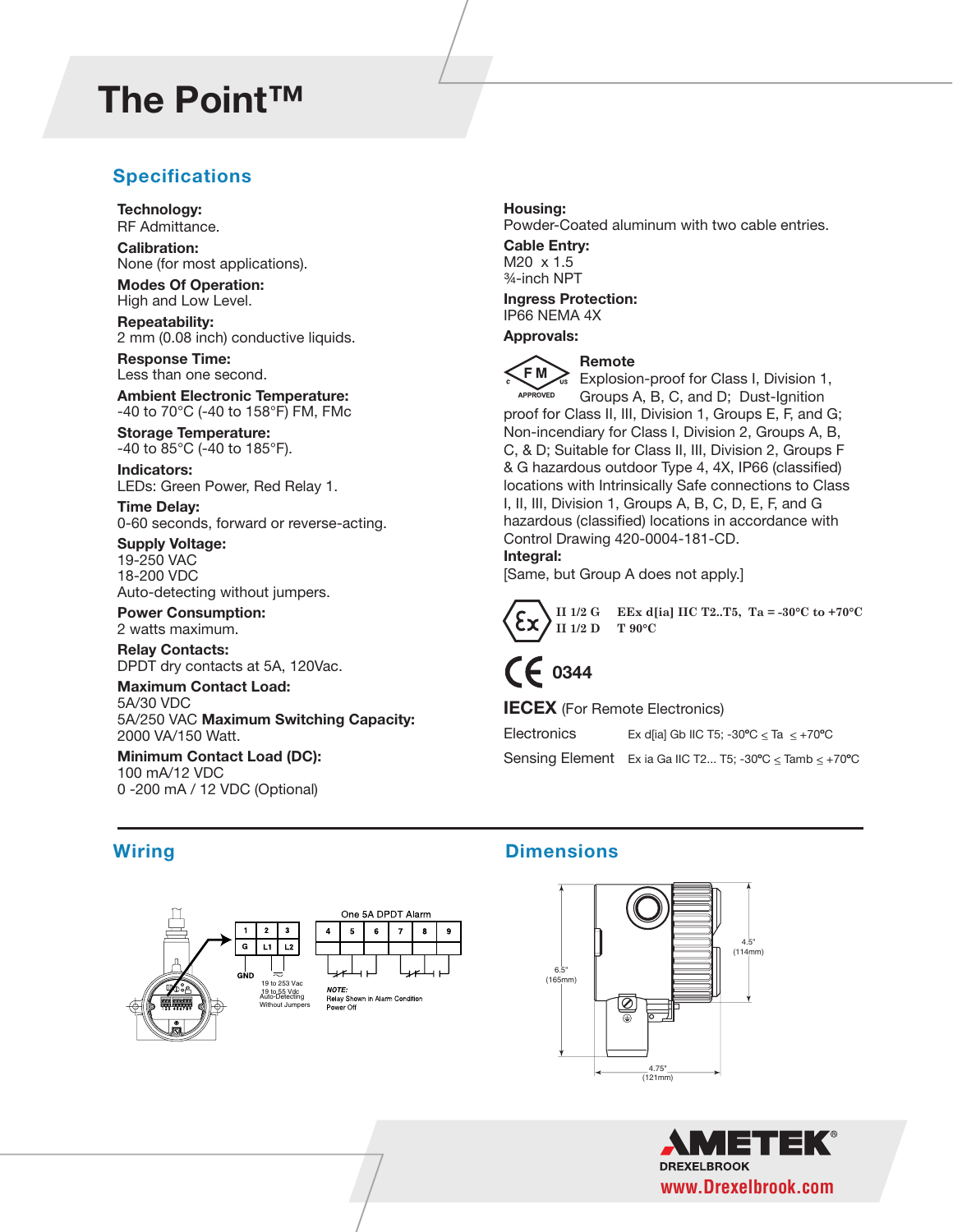#### The Point™ **ZD** *The Point™* **The Point™**

# **Model Numbering** (continued on next page) **Model Numbering** (continued on next page)

**Sensing Element Sensing Element Pressure/Temperature Wetted Parts<br>700-1202-001 remote 13.8 bar @ 232°C (200 PSI @ 450°F) 316SS and PEEK 00** General purpose 700-1202-001 remote 13.8 bar @ 232°C (200 PSI @ 450°F) 700-1202-021 integral<br>Floating roof with 700-1202-012 remote **01** Floating roof with 700-1202-012 remote 13.8 bar @ 177°C (200 PSI @ 350°F) 316SS, Brass, cable attachment 700-1202-022 integral and PEEK and brass bottom weight **02** General purpose, 700-1202-014 remote 13.8 bar @ 177°C (200 PSI @ 350°F) 316SS and PEEK<br>longer insertion lengths 700-1202-024 integral longer insertion lengths with cable attachment and 316SS bottom weight<br>03 Proximity **03** Proximity 700-1202-018 remote 13.8 bar @ 232°C (200 PSI @ 450°F) 316SS and PEEK 700-1202-028 integral with 76 mm (3) 316SS proximity plate<br>316SS proximity plate 700-1202-041 remote 69 bar @ 121°C (1000 PSI @ 250°F) 316SS and PEEK General purpose, 700-1202-041 remote 69 bar @ 121°C (1000 PSI @ 250°F)<br>high temperature 700-1202-042 integral 20.7 bar @ 232°C (300 PSI @ 450°F 20.7 bar @ 232°C (300 PSI @ 450°F) and pressure **06** General purpose with 700-1202-031 remote 13.8 bar @ 232°C (200 PSI @ 450°F) 316SS and FDA grade FDA approved 700-1202-032 integral PEEK materials of construction<br>07 General purpose **07** General purpose 700-1202-010 remote 13.8 bar @ 232°C (200 PSI @ 450°F) 316SS and PEEK with Granular materials 700-1202-020 integral 7/8 inch dia. 316SS collar **09** General purpose 700-1202-033 remote 13.8 bar @ 232°C (200 PSI @ 450°F) 316SS and FDA grade Granular materials with 700-1202-034 integral PEEK with 7/8 inch dia.<br>FDA approved 316SS collar FDA approved materials of construction<br>10 Corrosive liquids (2)(4)(9) **10** Corrosive liquids (2)(4)(9) 700-0001-018 remote 3.4 bar @ 149°C (50 PSI @ 300°F) PFA **11** General purpose, 700-0201-005 int/rem 69 bar @ 38°C (1000 PSI @ 100°F) higher pressure 13.8 bar @ 232°C (200 PSI @ 450°F) TFE compatibility required<br>Corrosive material, **12** Corrosive material, 700-0201-005 int/rem 69 bar @ 38°C (1000 PSI @ 100°F) Hastelloy C and TFE higher pressure Hastelloy C 13.8 bar @ 232°C (200 PSI @ 450°F)<br>13 Sanitary (3) 700-0201-036 int/rem 69 bar @ 38°C (1000 PSI @ 100°F) **13** Sanitary (3) 700-0201-036 int/rem 69 bar @ 38°C (1000 PSI @ 100°F) 316/316L SS and TFE 13.8 bar @ 232°C (200 PSI @ 300°F)<br>13.4 bar @ 149°C (50 PSI @ 300°F) **14** General Purpose, 700-0202-002 int/rem 3.4 bar @ 149°C (50 PSI @ 300°F) 316SS and TFE low pressure 1.4 bar @ 232°C (20 PSI @ 450°F) **15** Heavy duty, agitated 700-0202-043 remote 69 bar @ 38°C (1000 PSI @ 100°F) 316SS and TFE tanks or material 13.8 bar @ 232°C (200 PSI @ 450°F) with high bulk density (1) **16** High Integrity Seal for 700-0002-360 int/rem 34.5 bar @ 149°C (500 PSI @ 300°F) PFA Hazardous Materials **17** Sanitary (3) lowpressure 700-0202-036 int/rem 3.4 bar @ 149°C (50 PSI @ 300°F) 316SS and TFE **18** Corrosive material, 700-0001-022 int/rem 69 bar @ 38°C (1000 PSI @ 100°F) TFE higher pressure with 34.5 bar @ 149°C (500 PSI @ 300°F) waterlike viscosity (4)<br>Interface Measurement **19** Interface Measurement 700-0002-023 int/rem 69 bar @ 38°C (1000 PSI @ 100°F) 316SS and TFE 34.5 bar @ 149°C (500 PSI @ 300°F) **Output 1** One DPDT Relay, dry contacts, 5A, 120VAC (Min 100 mA / 12 VDC)<br>**2** One DPDT Relay, gold plated contacts (Max 200 mA / 12 VDC) **2** One DPDT Relay, gold plated contacts (Max 200 mA / 12 VDC) **Housing Technology RF** Admittance **Input L** Universal Power Supply 19-250 VAC, 18-200 VDC **Measurement Type N** Std Auto Cal **L** Std 2 pF Fixed **T** 10 pF Auto Cal **V** 10 pF Fixed **H** Hi Sense .5 pF Auto Cal **P** Hi Sense .5 pF Fixed **G** Hi Sense Manual **G** Hi Sense Manual<br>M<sub>Btd</sub> Sense Manual **Std Sense Manual Electronics 0** Integral **1** Remote, no cable<br>**2** Rmt. w/ 3 m (10 ft) **2** Rmt. w/ 3 m (10 ft.) G.P. cable **3** Rmt. w/ 7.6 m (25 ft.) G.P. cable<br>**4** Rmt. w/ 10.6 m (35 ft.) G.P. cable **4** Rmt. w/ 10.6 m (35 ft.) G.P. cable **5** Rmt. w/ 15.2 m (50 ft.) G.P. cable **6** Rmt. w/ 23 m (75 ft.) G.P. cable **7** Rmt. w/ (25 ft.) Tri-Ax Cable **8** Rmt. w/ (50 ft.) Tri-Ax Cable **9** Rmt. w/ (75 ft.) Tri-Ax Cable **A** Rmt. w/ (10 ft.) Hi-Temp. Cable **B** Rmt. w/ (25 ft.) 1st 10ft Hi-Temp. Cbl. **J**<br>**C** Rmt. w/ (35 ft.) 1st 10ft Hi-Temp. Cbl. **K C** Rmt. w/ (35 ft.) 1st 10ft Hi-Temp. Cbl. **D** Rmt. w/ (50 ft.) 1st 10ft Hi-Temp. Cbl. **E** Rmt. w/ (75 ft.) 1st 10ft Hi-Temp. Cbl.<br>**F** Rmt w/ (5 ft ) G P Cable **F** Rmt. w/ (5 ft.) G.P. Cable **G** Rmt. w/ (5 ft.) Tri-Ax Cable **H** Rmt. w/ (10 ft.) Tri-Ax Cable **J** Rmt. w/ (35 ft.) Tri-Ax Cable **K** Rmt. w/ (5 ft.) Hi-Temp. Cable **0** No Approvals(Remote), NEMA 4X/IP66, M20 X 1.5 conduit entries **1** No Approvals, NEMA 4X/IP66, ¾" conduit entries **2** ATEX / IECEx (IECEx Remote only), NEMA 4X/IP66, M20 X 1.5 conduit entries **3** FM / FMc approved, NEMA 4X/IP66, ¾" conduit entries **5** No Approvals, NEMA 4X/IP66, M20 conduit entries, Dual Seal, Perm-a-Seal Sensors – only **6** FM / FMc approved (Integral), No Approvals (Remote), NEMA 4X/IP66, ¾" conduit entries, Dual Seal, Perm-a-Seal Sensors – only **7** FM / FMc approved (Remote), NEMA 4X/IP66, ¾" conduit entries, Dual Seal, Perm-a-Seal Sensors – only **8** No Approvals (Integral), NEMA 4X/IP66, ¾" conduit entries, Dual Seal, Perm-a-Seal Sensors – only **9** FM / FMc approved (Integral), No Approvals (Remote), NEMA 4X/IP66, M20 conduit entries, Dual Seal, Perm-a-Seal Sensors – only **A** No Approvals (Remote), NEMA 4X/IP66, ¾" conduit entries, Dual Seal,Perm-a-Seal Sensors – only **B** FM / FMc approved (Remote), NEMA 4X/IP66, ¾" conduit entries, Dual Seal, Perm-a-Seal Sensors – only (Continued on Next Page) *NOTE: All Calibration modes are built into the standard unit. Modes can be changed in the field as required (See Instruction Manual)*

 $\mathcal{L}$ 

 $\frac{1}{\sqrt{2}}$ 

 $\frac{1}{2}$ 

**34** Hopper Instalation 700-0029-004 remote 0.1 bar @ 260°C (2 PSI @ 500°F) 316SS and TFE

**35** Hopper Installation 700-0029-005 remote 0.1 bar @ 260°C (2 PSI @ 500°F) 316SS and TFE

 **Application Sensing Element Pressure/Temperature Wetted Parts** TEK **31** No hopper Installation 700-0029-001 remote 0.1 bar @ 260°C (2 PSI @ 500°F) 316SS and TFE **32** Hopper Installation 700-0029-002 remote 0.1 bar @ 260°C (2 PSI @ 500°F) 316SS and TFE **33** Hopper Installation 700-0029-003 remote 0.1 bar @ 260°C (2 PSI @ 500°F) 316SS and TFE **www.Drexelbrook.com**